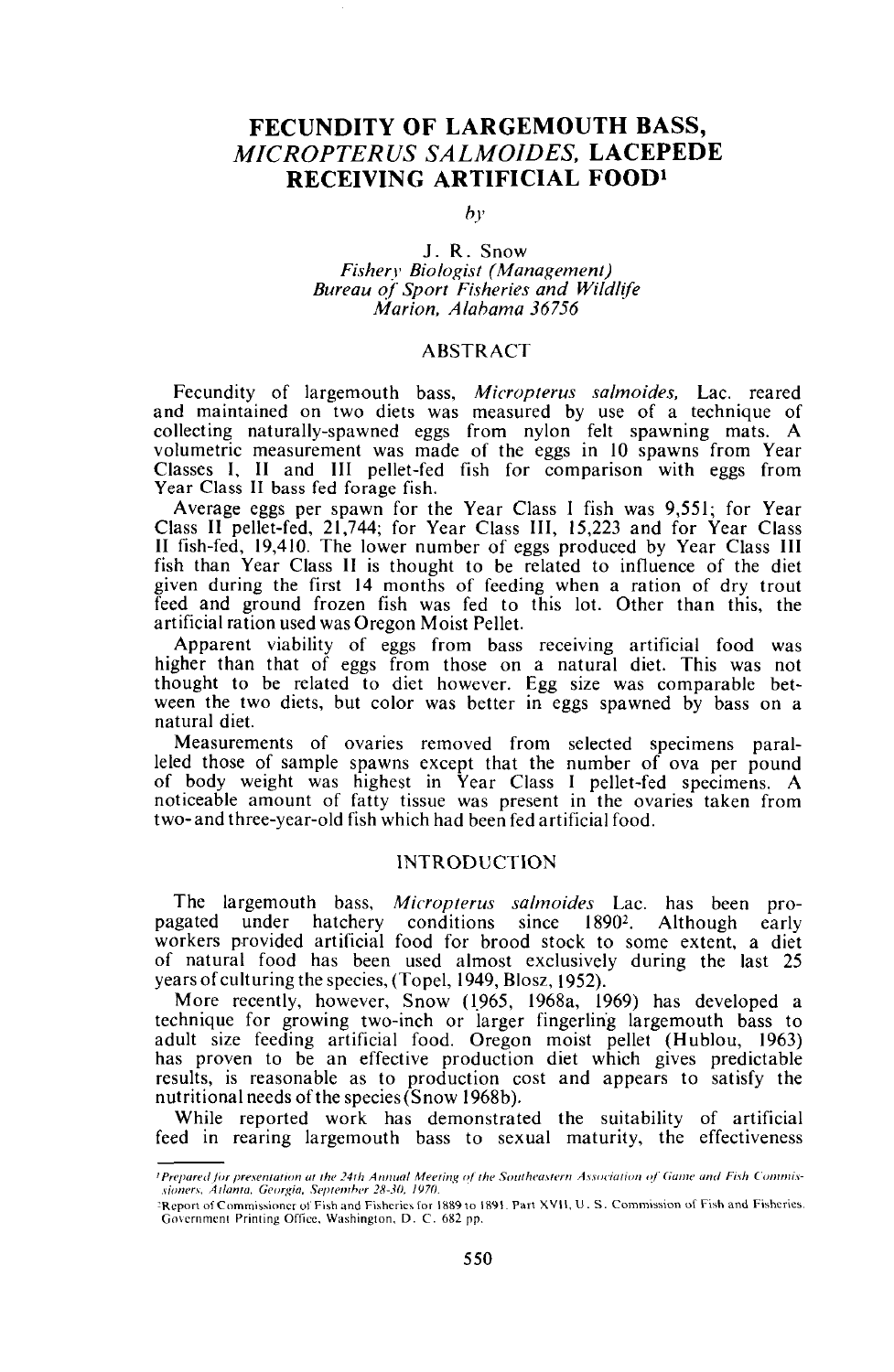of this type diet in preparing adult fish for spawning has not been demonstrated under controlled conditions. Use of the technique at the Marion, Alabama National Fish Hatchery since 1967 to maintain experimental lots of adult fish made possible a study to evaluate an artificial feed as a ration for largemouth bass brood stock.

#### MATERIALS AND METHODS

Adult bass were available for use as brood stock as follows: Year Class I OMP - fish hatched the spring of 1969 and pond-reared to a size of two inches after which they were fed a diet of OMP in ponds. Year Class II OMP - fish hatched in the spring of 1968, reared to a size of about two inches on natural food, and later fed on OMP in ponds. Year Class II F - fish hatched in the spring of <sup>1968</sup> and reared and maintained on <sup>a</sup> diet of natural food, principally forage fishes - goldfish, *Tilapia* and possibly a few sunfish. Year Class III OMP - fish hatched in the spring of 1967, and reared to a size of two inches on natural food, and later fed an artificial diet of ground frozen fish and commercial trout pellets for the first four months of feeding. During the next 10 months they were fed a dry commercial trout pellet, followed by a 17-month period when OMP was fed.

All lots appeared to be sexually mature at one year of age and some spawned at that age. They were held prior to spawning in small earthen ponds at fairly dense rates and were accustomed to being hand-fed each day when water temperatures were such that feeding was practicable.

The test animals were removed from winter holding ponds in the early spring and placed at random in seven small earthen ponds approximating one-tenth acre each in surface area. These ponds were rectangular in shape and sloped from two to four and one-half feet in depth. Prior to filling they were equipped with rectangular mats of nylon felt material (spawning mats) as described by Chastain and Snow (1966).

These mats were located about nine feet apart around the perimeter of the ponds with the shallow end of each mat about one foot below the water surface. Filling the ponds with well water preceded introduction of the spawning fish by two or three days. No fertilization or weed control treatments were used. Feeding of OMP was continued although the bass reared on a diet of live fish were not fed during the spawning trials. Ten days before handling the fish for stocking into spawning ponds they were started on an oxytetracycline-treated ration in an effort to minimize disease outbreaks routinely encountered at this station. The drug was incorporated as a coating on the pellets at a rate to provide the amount suggested by Snieszko and Bullock (1962) of 50-75 mg of pure antibiotic activity per kg of fish per day. The bass accepted the medicated pellets readily and were fed the antibiotic for ten days prior to stocking. Midway in the spawning cycle another 10 day period of medicated feeding was instituted. After removal of the fish from the spawning ponds, medicated OMP was again fed daily for 10 days.

Each year class of pellet-fed fish was stocked in two ponds while the fish-fed lot was stocked in one. The number of brood fish stocked was established on the basis of size, 10 pairs per pond for two- and threeyear-old fish and <sup>20</sup> pairs of one-year-old fish per pond. They were sexed according to the procedure described by Snow (1963) with equal numbers of males and females placed in each pond.

The pellet-fed bass were stocked on March 31, 1970 while the fish-fed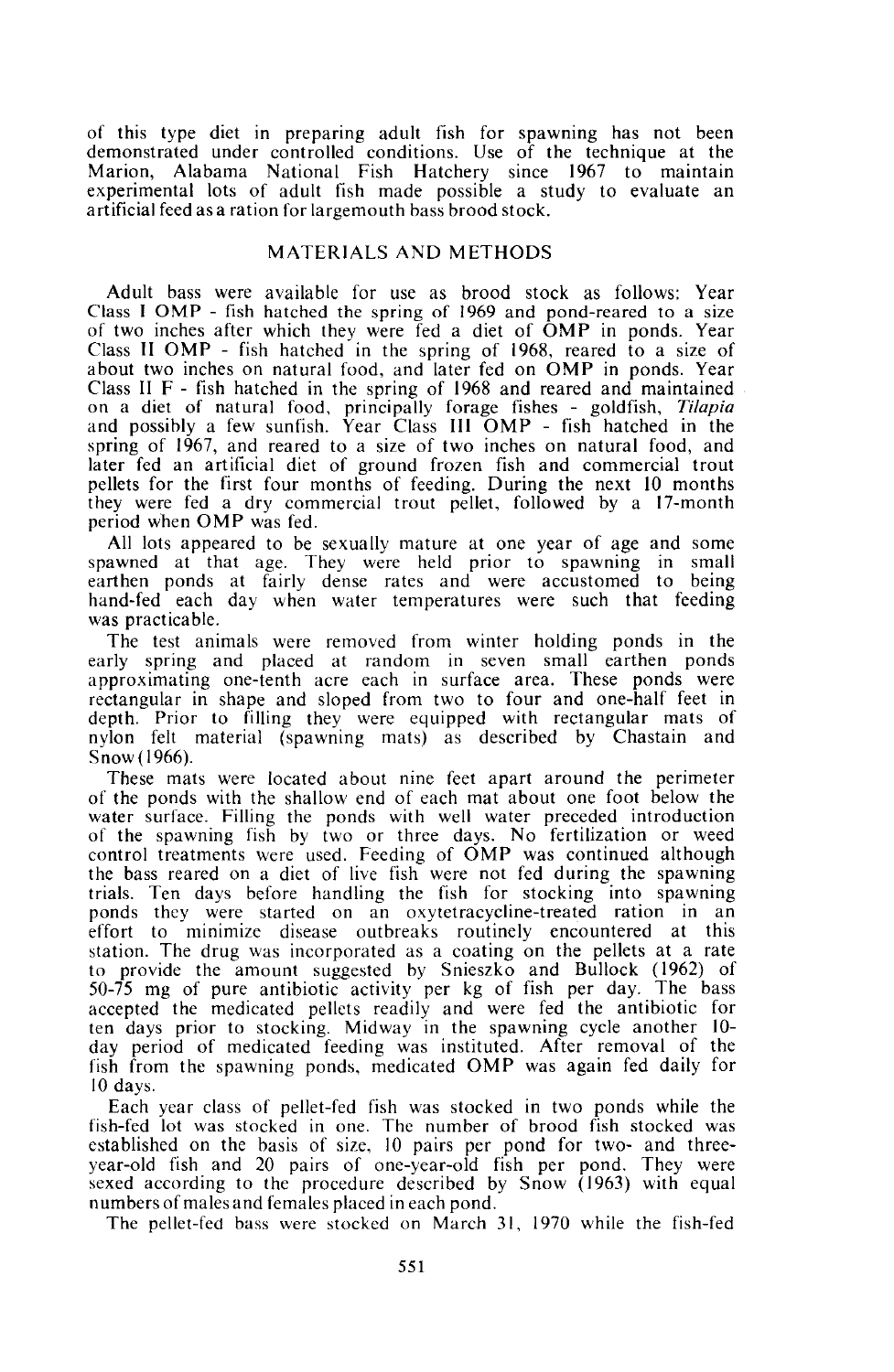lot was stocked on April I. Observations were made of the nesting sites each day, beginning the second day after stocking. The plan was to collect the first five spawns deposited on the spawning mats as <sup>a</sup> sample to indicate the fecundity ofthe fish stocked in the pond.

When <sup>a</sup> spawn was noted, the mat was removed before incubation was complete. Eggs were washed from the mat into <sup>a</sup> tub and as much silt and detritus was removed as possible by decanting and picking. The volume of eggs was then determined to the nearest milliliter and a two milliliter sample was removed and preserved in 10 percent formalin for actual count and sorting into viable and non-viable categories. The spawning mat was also examined within 48 hours of removal for eggs still adhering to the fabric.

The preserved sample was examined egg by egg to obtain the total number and the number of viable and non-viable eggs present at the time of preservation. Any discernable opaque spot on an egg was taken as the basis of non-viability. <sup>A</sup> hand lens of about four power magnification was used as an aid in this examination. Results of the sample count enabled an estimate of the number of eggs in the measured volume to be made. To this was added the number of eggs which adhered to the spawning mat after washing. The result gave an estimate of the total number of eggs in the spawn. This estimate is thought to be low, as some eggs were buried in the nylon felt and could not be seen from either side. Based on examination of several specimens in previous trials the buried eggs were thought to represent only a fraction of a percent of the total number however.

To provide further data, two or three female fish from each lot were killed and the gonads removed. They were then preserved in <sup>10</sup> percent formalin for later measurement. To estimate the number of ova per fish, the ovary was trimmed of adhering tissue, cut longitudinally, blotted and air-dried for 10 minutes. It was then weighed to  $+$  0.02 gram, after which a random sample was weighed for separation and count. Size of this sample was approximately one seventieth of the total ovary weight. Weight of the sample was taken to the nearest milligram. Ova in the sample were sorted into "small" and "large" categories and counted. Those one millimeter or larger were assigned to the "large" category with the others counted as "small". The reason for this grouping will be discussed later. The number per gram of sample was then applied to the total weight of the ovary to obtain an estimate of the total number for the specimen. Table I shows the results of this count of "large" ova along with other data on the specimens. Figure I illustrates the number of large ova per pound of body weight for the specimens studied.

#### RESULTS AND DISCUSSION

The method outlined worked according to plan. The first spawns were noted on April <sup>4</sup> and collections were made rapidly in the six ponds stocked with artificially-fed bass. The forage-diet bass were disinclined to spawn on the nylon felt during the first ten days of observation. During this period at least two successful nests were established farther out in the pond than the mat locations. However when spawning on the mats began, all subsequent spawning was on or in the immediate vicinity of the established sites. **In** the ponds where artificially-fed fish were stocked, virtually all eggs observed were on the mats except in one pond where two nests were located midway between the prepared sites.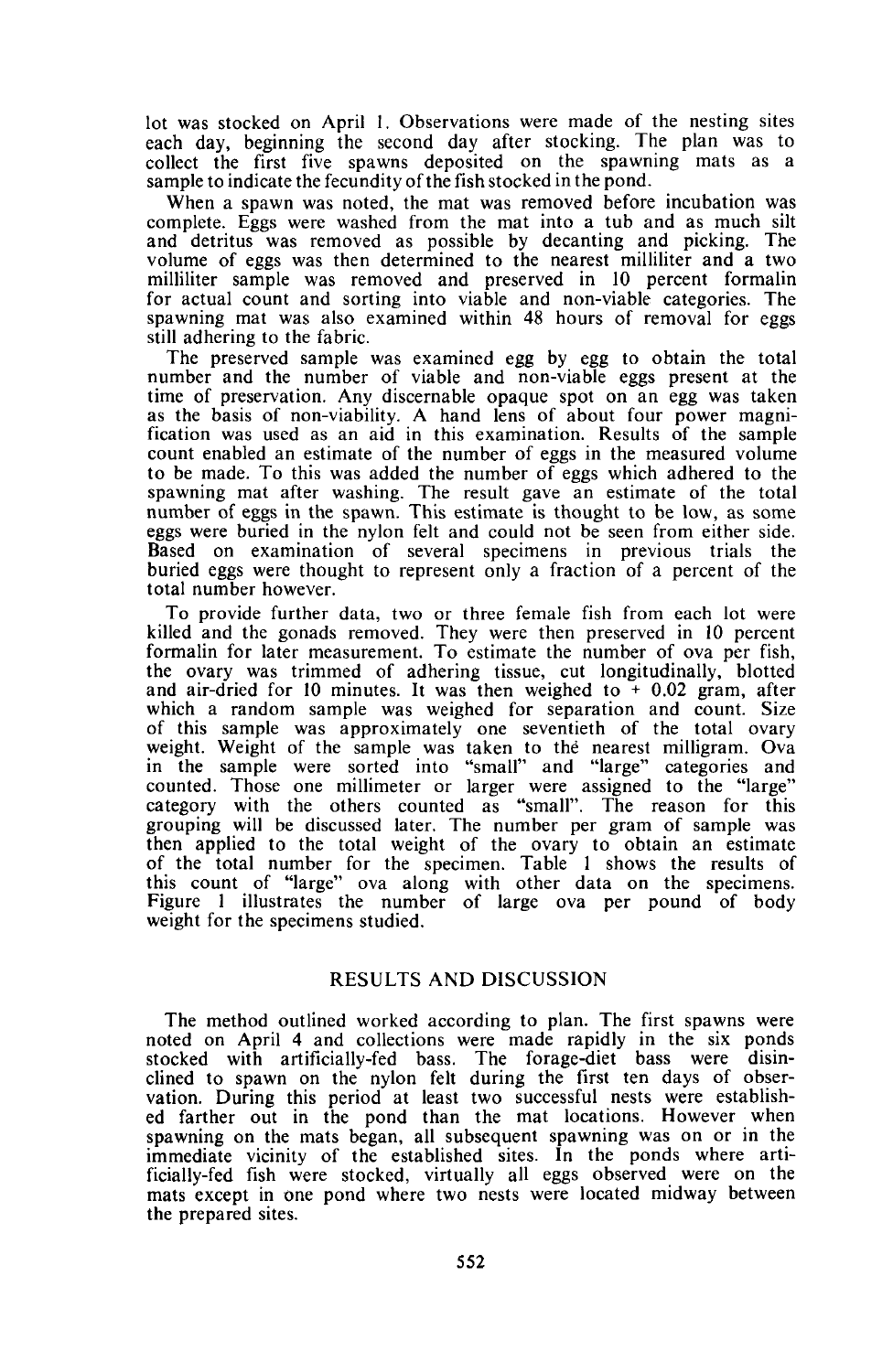Oxytetracycline appeared to be highly effective in supressing skin infections which under similar conditions in previous years had been <sup>a</sup> major problem in bass spawning operations at the Marion station. No mortality was noted and no diseased fish were seen during the course of the study in ponds stocked with fish receiving the medicated feed.

Some mortality (5 of 17 fish stocked) occurred in the pond stocked with the fish-fed bass. Cause of this was thought to be hemorrhagic septicemia caused by *Aeromonas liquefaciens.* There is a possibility that viability of eggs produced by this diseased lot of fish was affected, especially in one instance where only 2.4 percent of the spawn was viable when collected.

Documented records for "normal" egg production by largemouth bass fed a live-fish diet are limited. Eddy and Surber (1943) reported 40,000 eggs from a three-pound female. Mraz, et. al. (1961) state that adult female bass in Wisconsin may carry from 2,000 to 20,000 eggs in the ovary. At Marion, <sup>a</sup> one- year-old female, weighing 1.2 pounds, carried 25,335 eggs (21,112 per lb. of body weight) by actual count. In another case, a female two years old, weighing 2.3 pounds was paired with a male in a O.I-acre pond. A total of 18,845 one-inch fry was removed from the pond and the ovaries of the female still contained 38,27 I eggs by actual count when she was killed later. Combining the fry production and the ova count gives an estimated egg production of at least 24,800 per pound of body weight.

|                      | 2                  | KECERTING INATURAL AND ARTITICIAL POOD.<br>3 | 4            | 5                     | 6                      |
|----------------------|--------------------|----------------------------------------------|--------------|-----------------------|------------------------|
| Year Class           | Fish weight<br>lb. | Weight ovary<br>grams                        | Ova per<br>ı | Total ova<br>per fish | Ova per lb.<br>of fish |
| I OMP                | 0.35               | 12.00                                        | 1,508        | 18,096                | 51,703                 |
| I OMP                | 0.35               | 9.91                                         | 1,395        | 13,824                | 39,497                 |
| Average <sup>2</sup> | 0.35               | 10.96                                        | 1,452        | 15,960                | 45,600                 |
| $II$ $F$             | 2.50               | 94.69                                        | 896          | 84,842                | 33,937                 |
| 11 F                 | 2.09               | 51.67                                        | 1,562        | 80,708                | 38,616                 |
| Average              | 2.30               | 73.18                                        | 1,229        | 82,776                | 36,068                 |
| II OMP               | 1.57               | 68.74                                        | 451          | 31,002                | 19,746                 |
| II OMP               | 1.13               | 49.24                                        | 1,045        | 51,456                | 45,536                 |
| II OMP               | 1.33               | 67.62                                        | 1,125        | 76,072                | 57,198                 |
| Average              | 1.34               | 61.87                                        | 874          | 52,843                | 39,337                 |
| <b>III OMP</b>       | 1.71               | 112.27                                       | 414          | 46,480                | 27,181                 |
| <b>III OMP</b>       | 1.68               | 91.43                                        | 651          | 59,521                | 35,429                 |
| <b>III OMP</b>       | 1.94               | 65.63                                        | 1,016        | 66,680                | 34,371                 |
| Average              | 1.78               | 89.78                                        | 694          | 57,560                | 32,398                 |

TABLE I

ESTIMATED EGG NUMBER IN OVARIES OF FEMALE BASS RECEIVING NATURAL AND ARTIFICIAL FOOD.

Includes ova one millimeter in diameter or larger. Average is unweighted.

<sup>2</sup>Column 6 average is weighted average obtained by dividing total ova for fish in lot by total weight of fish in lot.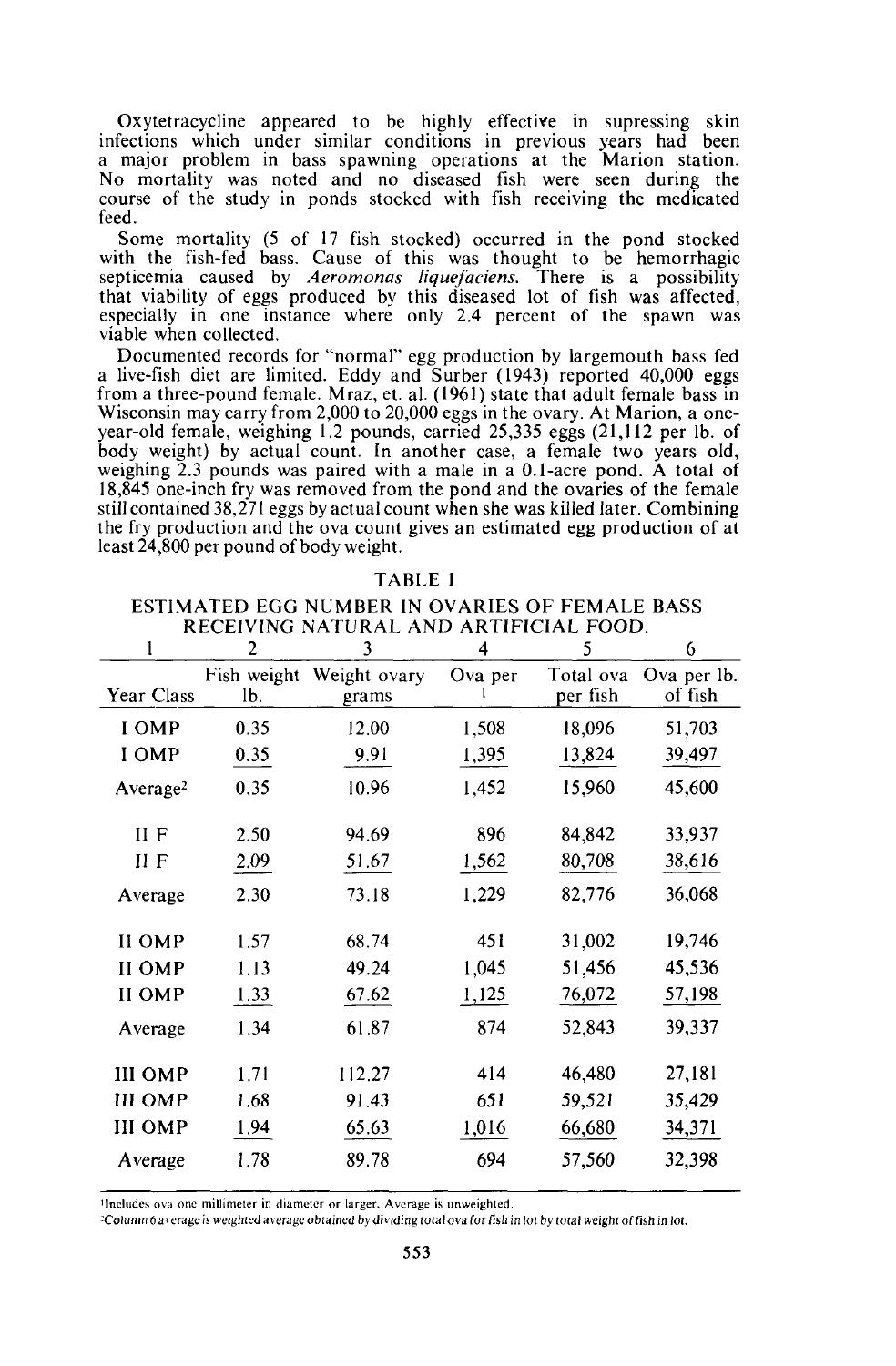When weighed samples of the ovary were taken and the contained ova counted as a basis for estimating the total eggs the number of eggs per pound was more variable as might be expected. Bass reared and maintained on a livefish diet showed a range of egg numbers per pound of body weight from 13,100 to 79,500. In the specimen showing the high number of eggs, the sample indicated that only 42.5 percent of the ova were one millimeter or larger in diameter. Thus large eggs were estimated to be 33,900 per pound of body weight which is not considered to be unduly divergent from the low estimate (13,100) of the range. It is unlikely that the smaller eggs are released during the spawning season. Examination of spent or partially spent female bass by dissection on several occasions invariably has revealed a substantial number of eggs in the ovary. Bishop<sup>3</sup> counted the large ova remaining in the ovaries of several adult bass after they had been provided ideal hatchery conditions for spawning and found more than 50,000 per fish.

In this study, eggs from the ovary samples were arbitrarily divided into large and small categories with those one millimeter in size or greater designated as large and those less than one millimeter assigned to the small group. Table I lists the estimates of large eggs for the specimens selected from lots of different ages and rations. Highest production per pound of body weight was measured in the one year old OMP-fed fish. Year Class II OMP specimens had the next highest number followed by the Year Class II live-fish diet specimens. Lowest numbers were found in the Year Class III OMP fed specimens. A possible explanation as to the generally poorer performance of this lot of fish is the effect of 14 months of feeding an artificial ration (dry trout feed or trout feed and ground fish) which has given poorer results in our work than OMP.

Although the number of fish included here is low, the results are thought to be in harmony with the results of the spawning phase of the study and also relate well to other scattered data which are available for comparison. Two differences between the diets should be mentioned however. Color of the eggs from bass on a live diet was bright yellow, while that of eggs from pellet-fed fish was a lighter cream color. Also fatty tissue was prevalent in the ovaries of the pellet-fed fish to a noticeable extent. This is illustrated by the number of ova per gram. Year Class II OMP fish averaged 874 ova per gram, Year Class III fish averaged 694 ova per gram while the two females fed live fish averaged 1,229 ova per gram. Size of the individual ova were not this much different and the lower count per gram for samples from the pellet diet specimens is largely <sup>a</sup> reflection of non-egg tissue.

The actual number of eggs spawned (Figure 2) as indicated by sample spawns collected on the spawning mats paralleled the findings of the ovary counts except that the Year Class I fish produced the lowest number of eggs per spawn. The average number of eggs per spawn as shown in Table 2 was highest for the Year Class II OMP fish. Second highest was Year Class II fish-diet bass, third was Year Class III OMP-fed fish and lowest as might be expected, the Year Class I pellet-fed lot. These fish produced almost 10,000 eggs per spawn from fish averaging about 0.5 pound which is considered to be quite satisfactory. On a previous occasion however spawns from five, one-year-old fish receiving natural food averaged 22,500 eggs. Average size of the females in this latter instance was about 1.3 pounds.

Size of the eggs spawned by two- and three-year-old pellet-fed fish was somewhat comparable although our data suggest that the three-year-olds produced larger eggs followed by the two-year-old OMP-fed ones. Size of the eggs in spawns from fish-fed females ranked third with those from the oneyear-olds being noticeably smaller in most instances and averaging at least 85 eggs per milliliter more than the average from samples from females on the live-fish diet.

lBishop, Harry. 1969. Largemouth hass culture in the southwest. Proceedings of the North Central Warm-water Fish Culture Workshop sponsored hy Iowa Cooperative Fishery Unit. Ames, Iowa. pp. 24-27.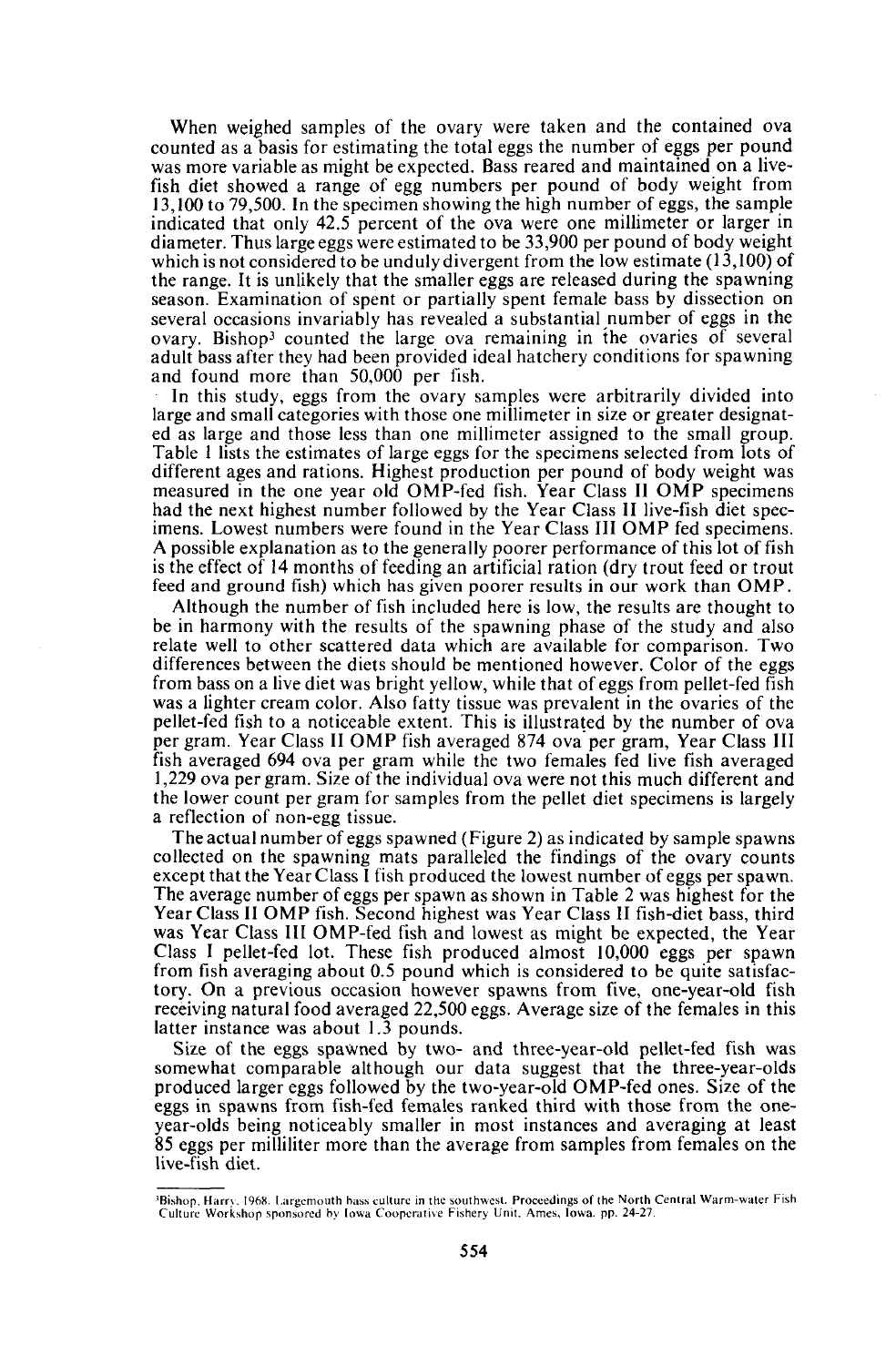Viability (Table 2, Figure 3) as indicated by apparent development of the embryo at time of collection of the spawns suggested that differences other than color existed between spawns from artificially and naturally fed bass. Only 63.5 percent of the embryos (78.8 percent excluding a very poor spawn) appeared to be viable in the spawns deposited by the fish receiving the natural ration. Viability of eggs from the one-year-old pellet-fed fish was higher, although still comparable while that of samples from the older pellet-fed bass was much better, averaging more than 90 percent viability.

In summing up the findings of this study it appears that largemouth bass reared and maintained on a diet of Oregon moist pellets are capable of equaling or even exceeding the reproductive performance of similar fish receiving a ration of live fish. Only when color of the egg was considered did the fish-diet eggs appear to be distinctly better. Other advantages of the artificial diet, particularly in relation to disease control, offset this characteristic, the value of which is undetermined in our case.

#### **ACKNOWLEDGEMENT**

The help of Mrs. Ava Dean Fowler in making the egg counts from both the ovary samples and the spawning mats is gratefully acknowledged. Without this assistance and the essential fish cultural work performed by other staff members ofthe Marion National Fish Hatchery this paper would not have been possible.

| <b>Year Class</b>                        |                     | Н                   | Н                 | Ш                |
|------------------------------------------|---------------------|---------------------|-------------------|------------------|
| Diet                                     | OMP                 | Live fish           | OMP               | OMP              |
| Spawns in sample                         | 10                  | 6                   | 10                | 11               |
| Average number of eggs<br>per milliliter | 571                 | 486                 | 392               | 374              |
| Range of egg numbers<br>per milliliter   | 444-674             | 470-504             | 320-505           | 319-422          |
| Average number of eggs<br>per spawn      | 9.551               | 19.410              | 21,744            | 15,223           |
| Range in number of<br>eggs per spawn     | $6.085 -$<br>14,669 | $13,115-$<br>29.793 | 11,116-<br>42,903 | 8,588-<br>33,003 |
| Percent of eggs viable,<br>average       | 79.8                | $63.5$ <sup>1</sup> | 91.0              | 92.1             |
| Range of percentages<br>eggs viable      | 35.0-97.0           | $2.3 - 92.1$        | 73.2-98.1         | 51.9-99.1        |

## TABLE 2

#### CHARACTERISTICS OF SPAWNS FROM FISH RECEIVING ARTIFICIAL OR NATURAL FOOD.

 $178.8$  Percent excluding a spawn where only 2.3 percent were viable.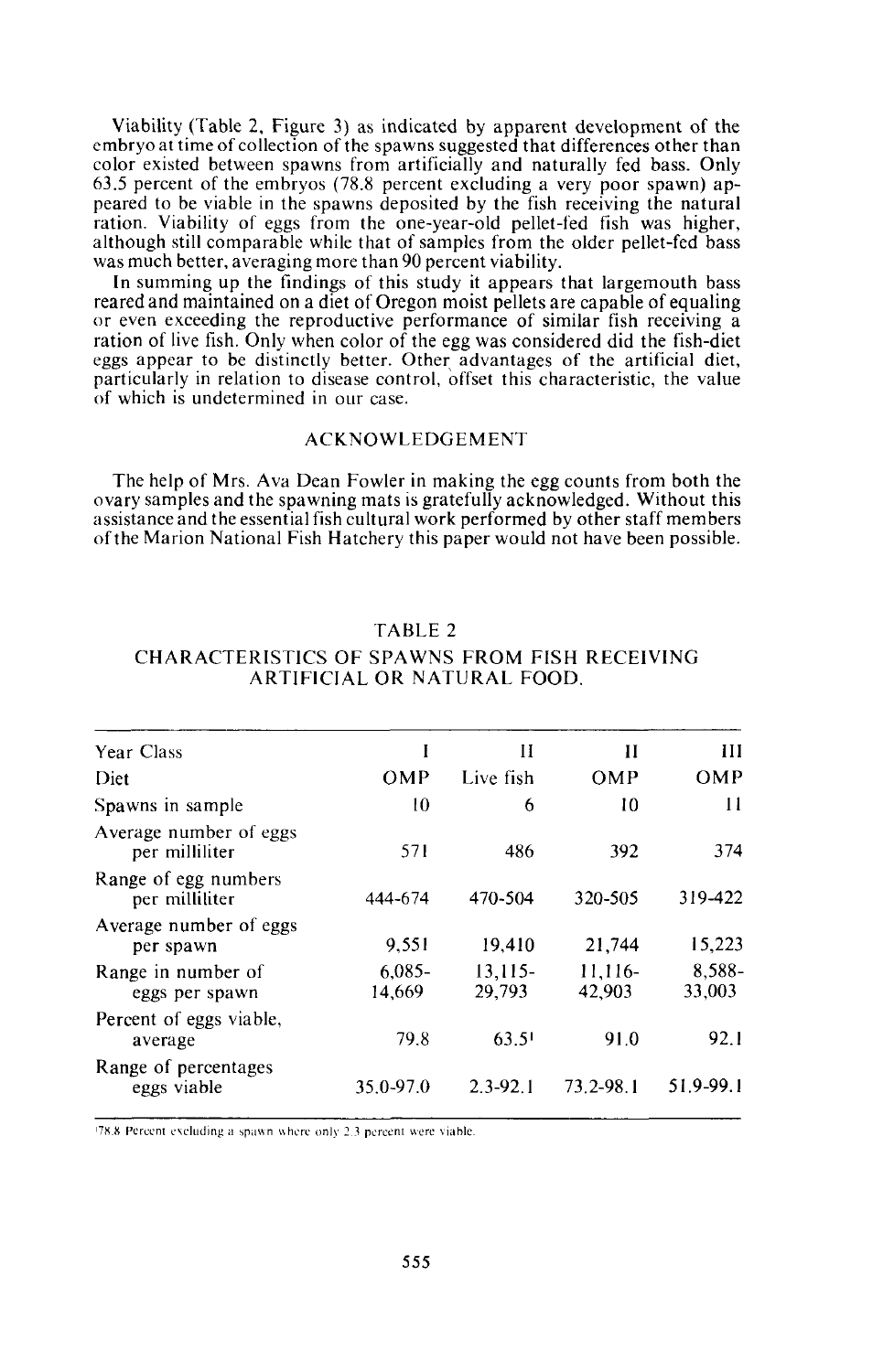

FIGURE 1. LARGE OVA PER POUND OF BODY WEIGHT FROM BASS FED TWO DIETS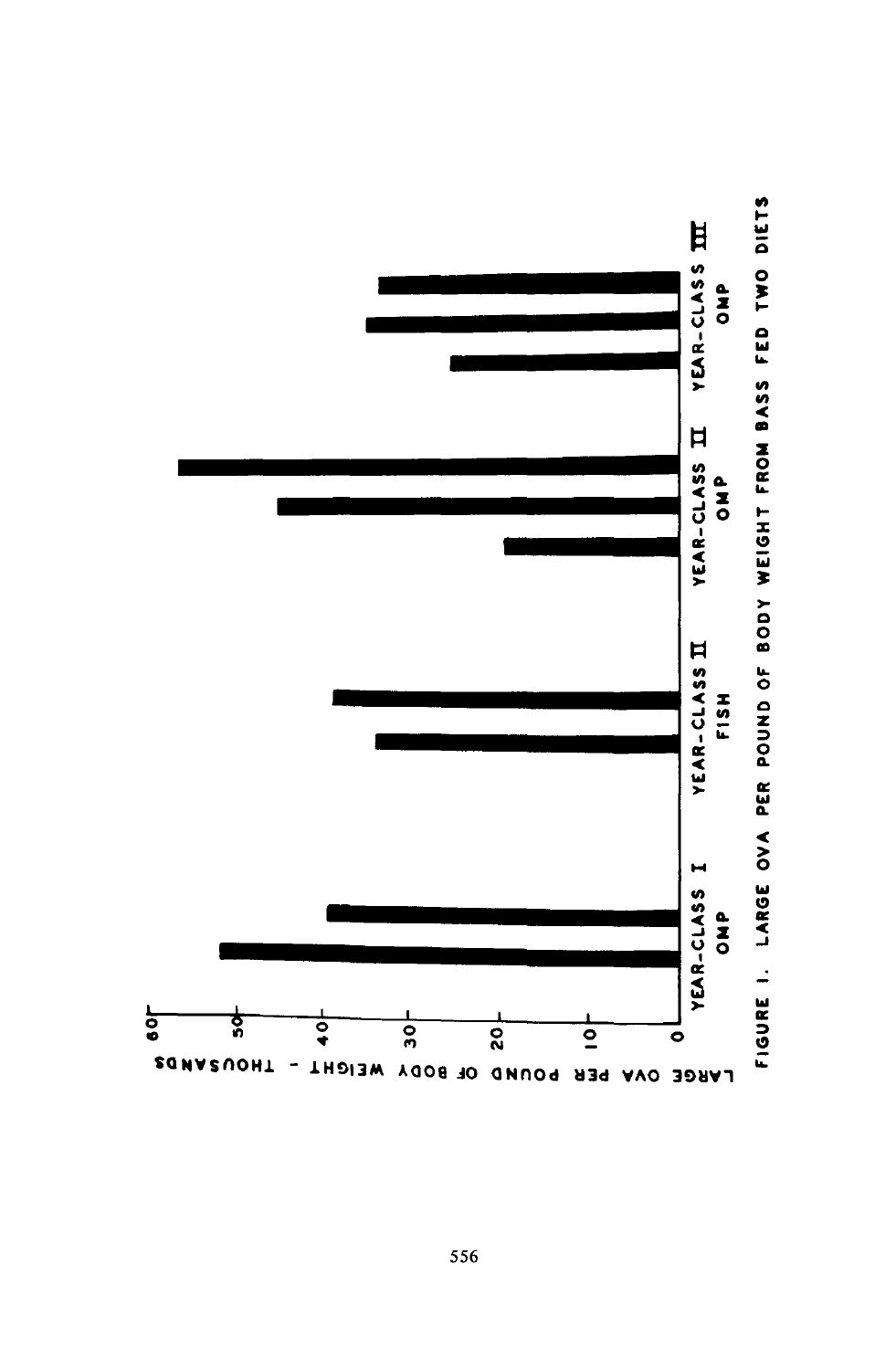

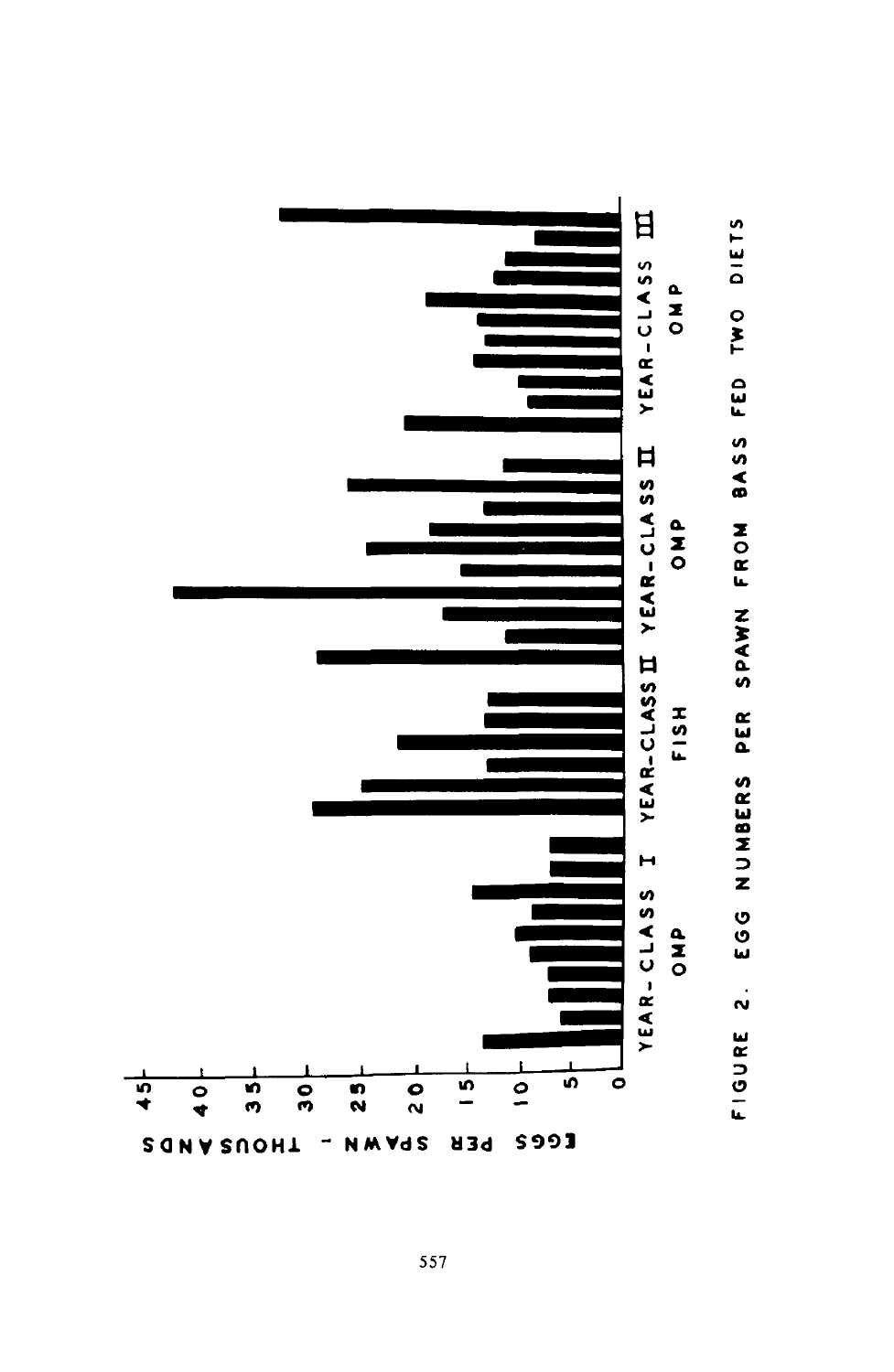